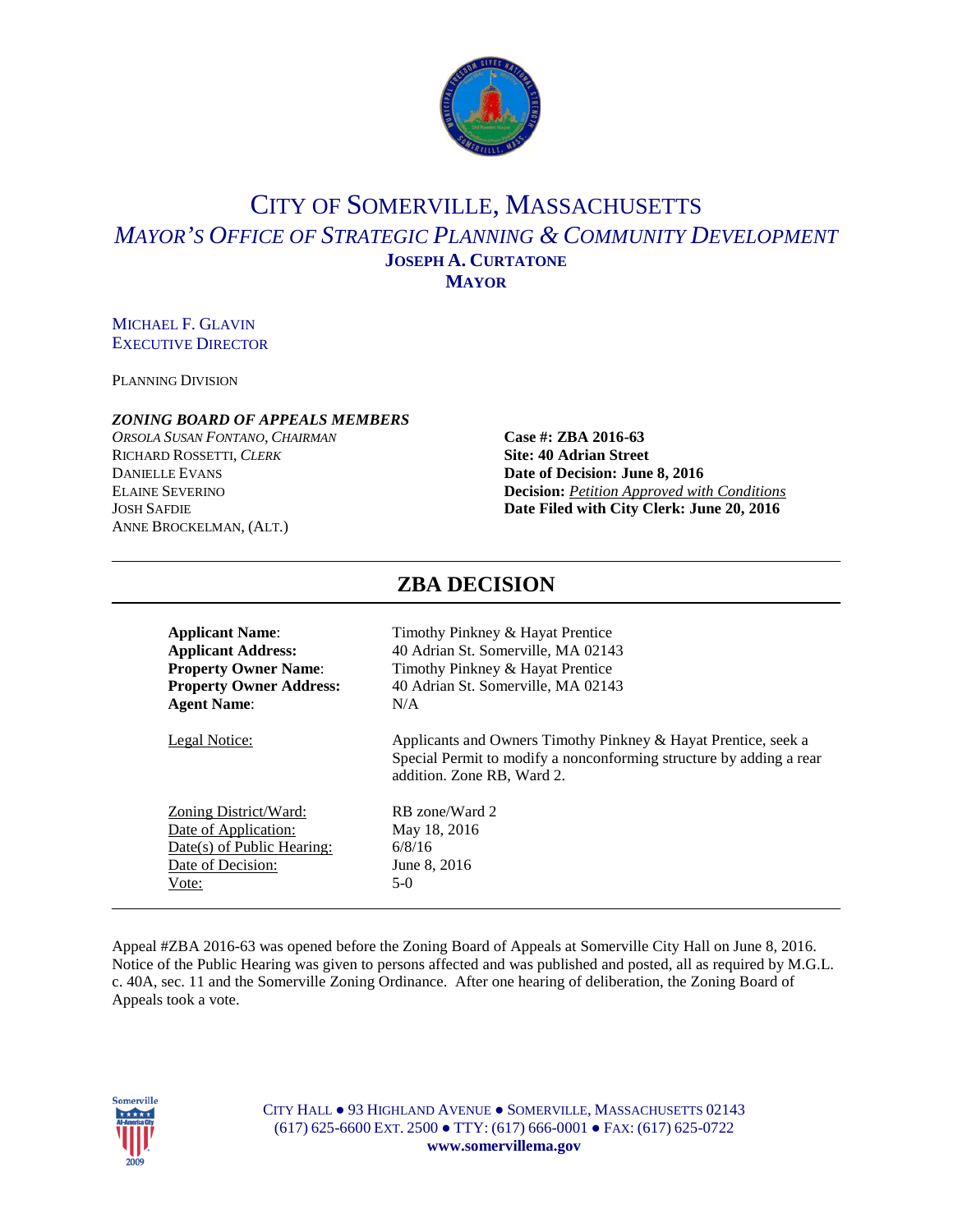### **DESCRIPTION:**

The subject property is a 3,936sf lot containing a 1,776sf single family, 2-1/2 story gable-roofed structure. The proposal demolishes an existing single story rear addition and replaces it with a two story rear addition in the same footprint. The design also includes a new garage structure in the side yard, and a deck in between the garage and house. The side yard will also be transformed from asphalt to primarily grass, except for the entry to the garage. The front covered porch will also be removed to expose the original bay window and new entry steps will also be added that pull back from the sidewalk approximately 2' further than the existing front steps.

#### **II. FINDINGS FOR SPECIAL PERMIT (SZO §4.4.1):**

In order to grant a special permit, the SPGA must make certain findings and determinations as outlined in §5.1.4 of the SZO. This section of the report goes through §5.1.4 in detail.

#### 1. Information Supplied:

The Staff finds that the information provided by the Applicant conforms to the requirements of §5.1.2 of the SZO and allows for a comprehensive analysis of the project with respect to the required Special Permits.

2. Compliance with Standards: *The Applicant must comply "with such criteria or standards as may be set forth in this Ordinance which refer to the granting of the requested special permit."*

The structure is currently nonconforming with respect to the following dimensional requirements: front, side and rear yard setbacks. The nonconforming front yard setback will be increased from 5.9' to 9.8'; the rear yard setback will not change, but the nonconforming 6.9' setback will extend up from the first floor to the second floor with the new addition.

This alteration to a nonconforming structure requires the Applicant to obtain special permits under §4.4.1 of the Somerville Zoning Ordinance (SZO).

Section 4.4.1 states that "[l]awfully existing one-and two-family dwellings which are only used as residences, which are nonconforming with respect to dimensional requirements, may be enlarged, extended, renovated or altered by special permit granted by the SPGA in accordance with the procedures of Article 5."

In considering a special permit under §4.4 or 4.5 of the SZO, Staff find that the alterations proposed would not be substantially more detrimental to the neighborhood than the existing structure.

3. Consistency with Purposes: *The Applicant has to ensure that the project "is consistent with (1) the general purposes of this Ordinance as set forth in Article 1, and (2) the purposes, provisions, and specific objectives applicable to the requested special permit which may be set forth elsewhere in this Ordinance, such as, but not limited to, those purposes at the beginning of the various Articles."* 

The proposal is consistent with the general purposes of the Ordinance as set forth under §1.2, which includes, but is not limited to The purposes of the Ordinance are to promote the health, safety, and welfare of the inhabitants of the City of Somerville; to provide for and maintain the uniquely integrated structure of uses in the City; to lessen congestion in the streets; to protect health; to secure safety from fire, panic and other dangers; to provide adequate light and air; to prevent the overcrowding of land; to avoid undue concentration of population; to facilitate the adequate provision of transportation, water, sewerage, schools, parks and other public requirements; to conserve the value of land and buildings; to preserve the historical and architectural resources of the City; to adequately protect the natural environment; to encourage the most appropriate use of land throughout the City; to protect and promote a housing stock that can accommodate the diverse household sizes and life stages of Somerville residents at all income

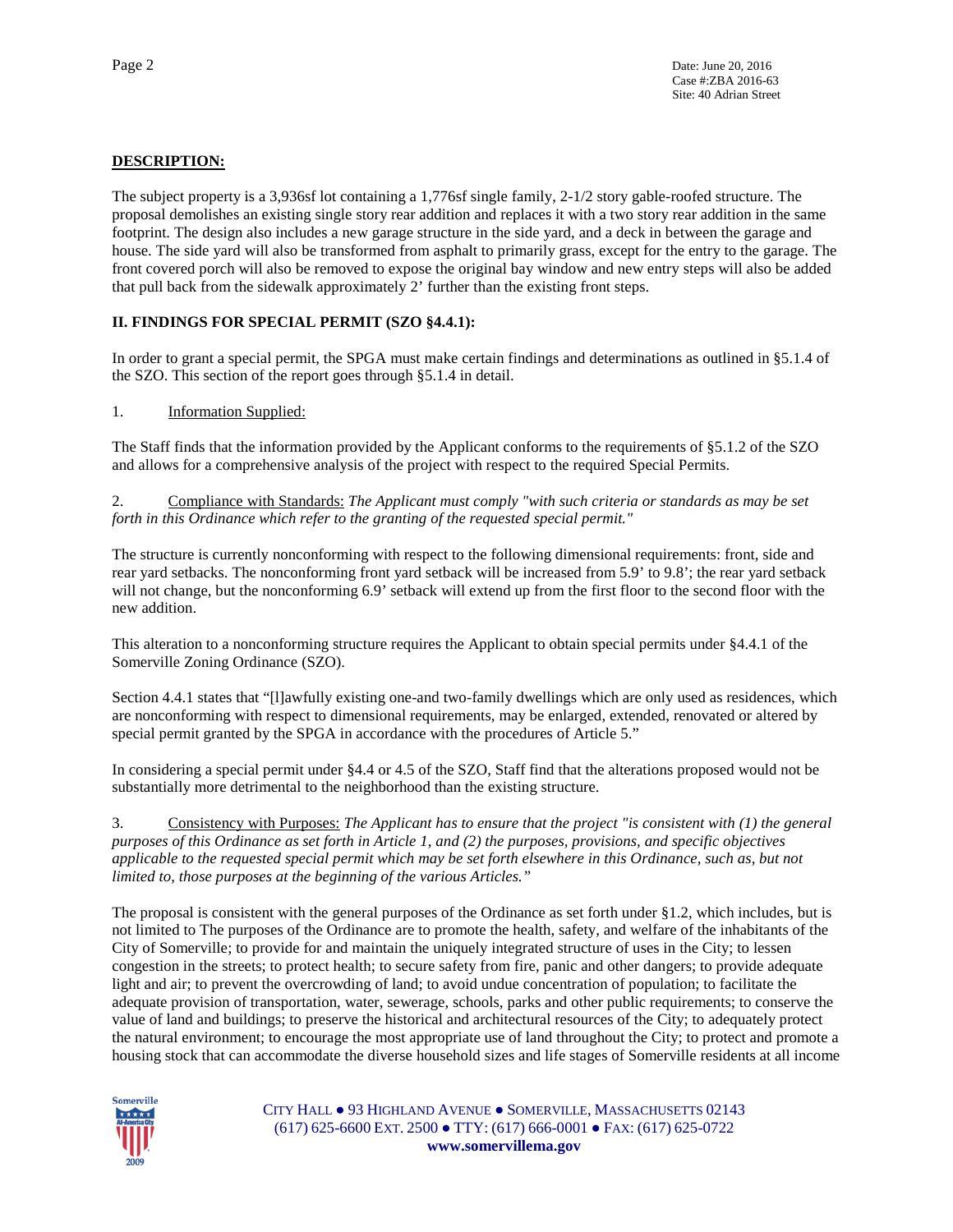levels, paying particular attention to providing housing affordable to individuals and families with low and moderate incomes; and to preserve and increase the amenities of the municipality.

The proposal is consistent with the purpose of the district, which is, To establish and preserve medium density neighborhoods of one-, two- and three-family homes, free from other uses except those which are both compatible with and convenient to the residents of such districts.

4. Site and Area Compatibility: *The Applicant has to ensure that the project "(i)s designed in a manner that is compatible with the characteristics of the built and unbuilt surrounding area, including land uses."*

*Surrounding Neighborhood:* The surrounding neighborhood contains a mix of single and multi-family structures ranging in style from paired triple deckers and triple deckers to hipped, gable and mansard roofed structures.

*Impacts of Proposal (Design and Compatibility):* The proposal is generally compatible with the surrounding architecture, more importantly, it transforms a side yard that is currently paved to a nicely styled garage and deck and adds a lawn in the back, thereby restoring the rear yard.

5. Adverse environmental impacts: *The proposed use, structure or activity will not constitute an adverse impact on the surrounding area resulting from: 1) excessive noise, level of illumination, glare, dust, smoke, or vibration which are higher than levels now experienced from uses permitted in the surrounding area; 2) emission of noxious or hazardous materials or substances; 3) pollution of water ways or ground water; or 4) transmission of signals that interfere with radio or television reception.*

*Impacts of Proposal (Environmental):* No adverse impacts on the surrounding area anticipated as a result of excessive noise, illumination, glare, dust smoke or vibration, or from emissions of noxious materials, or pollution of water ways or ground water, or interference with radio or television signals.

6. Vehicular and pedestrian circulation: *The circulation patterns for motor vehicles and pedestrians which would result from the use or structure will not result in conditions that create traffic congestion or the potential for traffic accidents on the site or in the surrounding area.*

*Impacts of Proposal (Circulation):* No traffic congestion or potential for accidents are anticipated as a result of this structure.

6. Housing Impact: *Will not create adverse impacts on the stock of existing affordable housing.*

7. SomerVision Plan: *Complies with the applicable goals, policies and actions of the SomerVision plan, including the following, as appropriate: Preserve and enhance the character of Somerville's neighborhoods, transform key opportunity areas, preserve and expand an integrated, balanced mix of safe, affordable and environmentally sound rental and homeownership units for households of all sizes and types from diverse social and economic groups; and, make Somerville a regional employment center with a mix of diverse and high-quality jobs. The areas in the SomerVision map that are designated as enhance and transform should most significantly contribute towards the SomerVision goals that are outlined in the table below. The areas marked as conserve are not expected to greatly increase the figures in the table since these areas are not intended for large scale change.*

8. Impact on Affordable Housing: *In conjunction with its decision to grant or deny a special permit for a structure of four or more units of housing, the SPGA shall make a finding and determination as to how implementation of the project would increase, decrease, or leave unchanged the number of units of rental and home ownership housing that are affordable to households with low or moderate incomes, as defined by HUD, for different sized households and units.*

No impact on affordable housing.

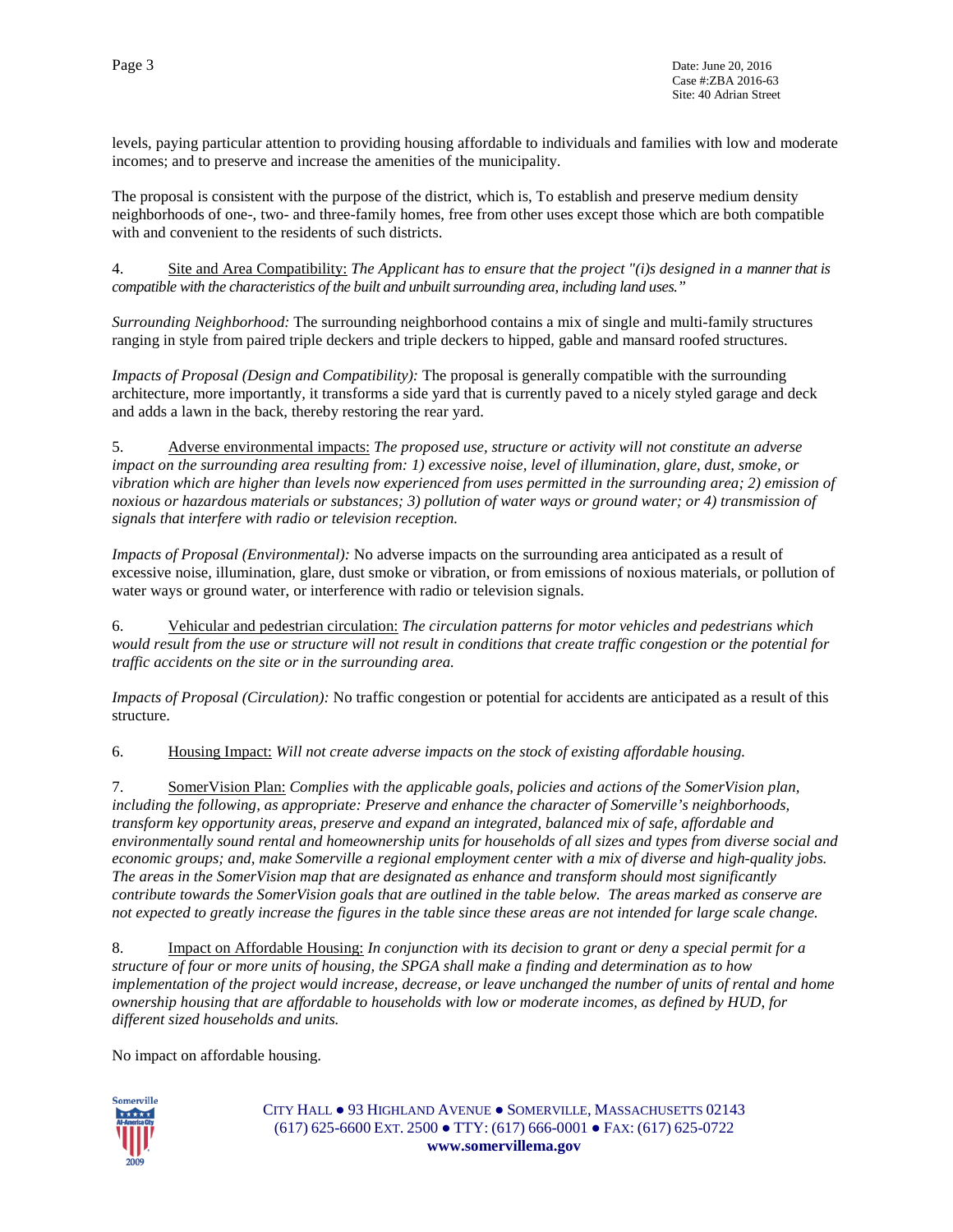## **DECISION:**

Present and sitting were Members Orsola Susan Fontano, Richard Rossetti, Anne Brockelman, Elaine Severino and Josh Safdie. Upon making the above findings, Richard Rossetti made a motion to approve the request for a Special Permit. Elaine Severino seconded the motion. Wherefore the Zoning Board of Appeals voted **5-0** to **APPROVE** the request. In addition the following conditions were attached:

| #              | <b>Condition</b>                                                                                                                                                                                                                                                                                                                                                                                                                |                                                                | <b>Timeframe</b><br>for<br>Compliance | <b>Verified</b><br>(initial) | <b>Notes</b>                                              |
|----------------|---------------------------------------------------------------------------------------------------------------------------------------------------------------------------------------------------------------------------------------------------------------------------------------------------------------------------------------------------------------------------------------------------------------------------------|----------------------------------------------------------------|---------------------------------------|------------------------------|-----------------------------------------------------------|
|                | Approval is for the special permit to modify a<br>nonconforming structure. This approval is based upon the<br>following application materials and the plans submitted by<br>the Applicant:                                                                                                                                                                                                                                      |                                                                | BP/CO                                 | ISD/Pln<br>g.                |                                                           |
|                | Date (Stamp Date)                                                                                                                                                                                                                                                                                                                                                                                                               | <b>Submission</b>                                              |                                       |                              |                                                           |
| $\mathbf{1}$   | May 18, 2016                                                                                                                                                                                                                                                                                                                                                                                                                    | Initial application<br>submitted to the City<br>Clerk's Office |                                       |                              |                                                           |
|                | May 18, 2016                                                                                                                                                                                                                                                                                                                                                                                                                    | Modified plans submitted<br>to OSPCD $(1-10)$                  |                                       |                              |                                                           |
|                | Any changes to the approved site plan or elevations/use that<br>are not de minimis must receive SPGA approval.                                                                                                                                                                                                                                                                                                                  |                                                                |                                       |                              |                                                           |
|                | <b>Construction Impacts</b>                                                                                                                                                                                                                                                                                                                                                                                                     |                                                                |                                       |                              |                                                           |
| $\overline{2}$ | The applicant shall post the name and phone number of the<br>general contractor at the site entrance where it is visible to<br>people passing by.                                                                                                                                                                                                                                                                               |                                                                | During<br>Construction                | Plng.                        |                                                           |
| 3              | Approval is subject to the Applicant's and/or successor's<br>right, title and interest in the property.                                                                                                                                                                                                                                                                                                                         |                                                                | Cont.                                 | Plng.                        | Deed<br>submitted<br>&<br>application<br>formed<br>signed |
| $\overline{4}$ | The Applicant shall at their expense replace any existing<br>equipment (including, but not limited to street sign poles,<br>signs, traffic signal poles, traffic signal equipment, wheel<br>chair ramps, granite curbing, etc) and the entire sidewalk<br>immediately abutting the subject property if damaged as a<br>result of construction activity. All new sidewalks and<br>driveways must be constructed to DPW standard. |                                                                | $\overline{CO}$                       | <b>DPW</b>                   |                                                           |
| 5<br>Design    | All construction materials and equipment must be stored<br>onsite. If occupancy of the street layout is required, such<br>the Manual on Uniform Traffic Control Devices and the<br>prior approval of the Traffic and Parking Department must<br>be obtained.                                                                                                                                                                    | occupancy must be in conformance with the requirements of      | During<br>Construction                | T&P                          |                                                           |

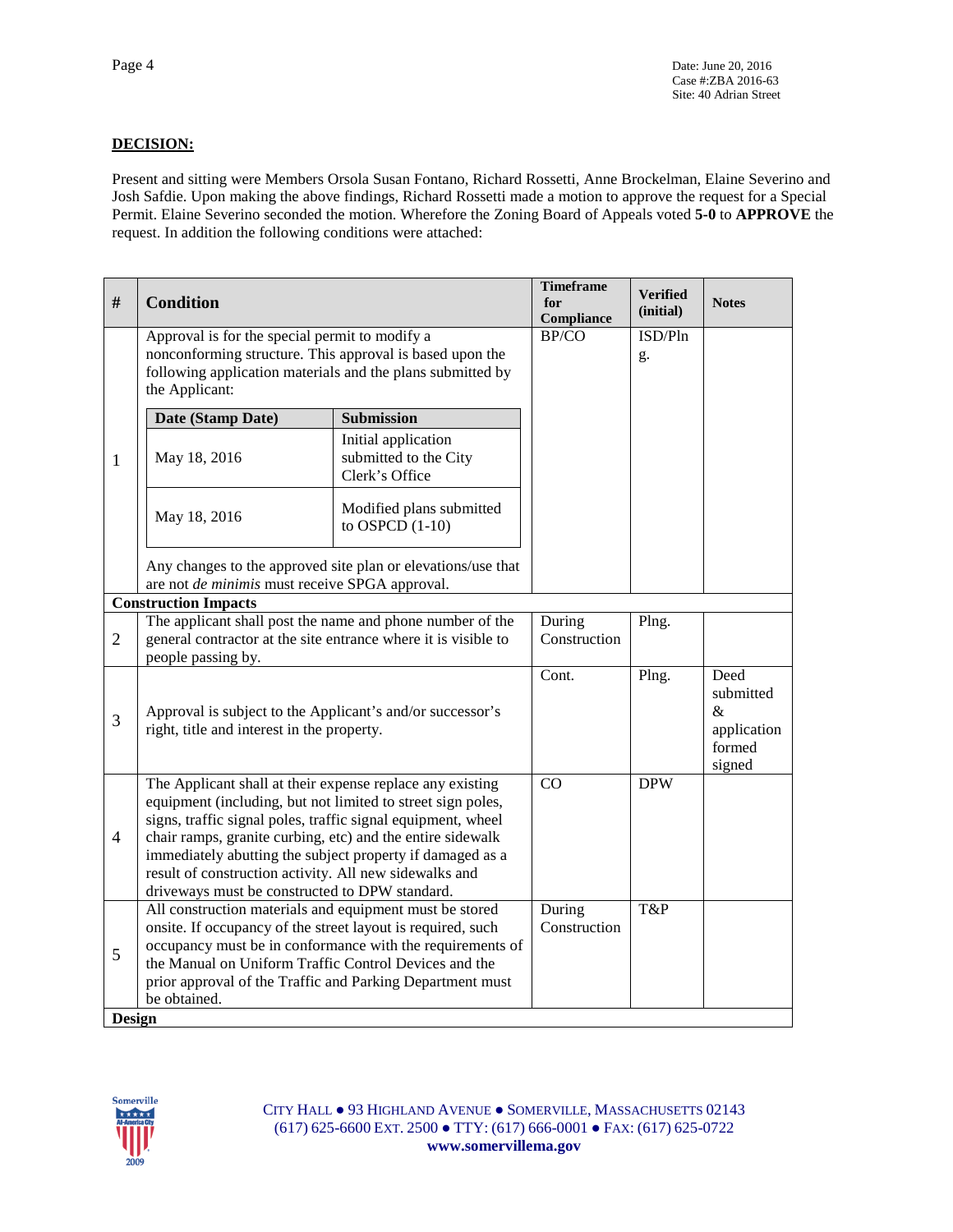|   | Applicant shall provide final material samples for siding,   | <b>BP</b>  | Plng. |  |
|---|--------------------------------------------------------------|------------|-------|--|
| 6 | trim, windows, and doors to Planning Staff for review and    |            |       |  |
|   | approval prior to construction. This shall include permeable |            |       |  |
|   | pavers for the driveway instead of asphalt.                  |            |       |  |
|   | The applicant shall remove any of that carrier's unused or   | Signoff    | Plng. |  |
|   | non-operating wireless equipment prior to installation.      |            |       |  |
|   | <b>Public Safety</b>                                         |            |       |  |
| 8 | The Applicant or Owner shall meet the Fire Prevention        | CO.        | FP    |  |
|   | Bureau's requirements.                                       |            |       |  |
|   | <b>Final Sign-Off</b>                                        |            |       |  |
|   | The Applicant shall contact Planning Staff at least five     | Final sign | Plng. |  |
|   | working days in advance of a request for a final inspection  | off        |       |  |
| 9 | by Inspectional Services to ensure the proposal was          |            |       |  |
|   | constructed in accordance with the plans and information     |            |       |  |
|   | submitted and the conditions attached to this approval.      |            |       |  |